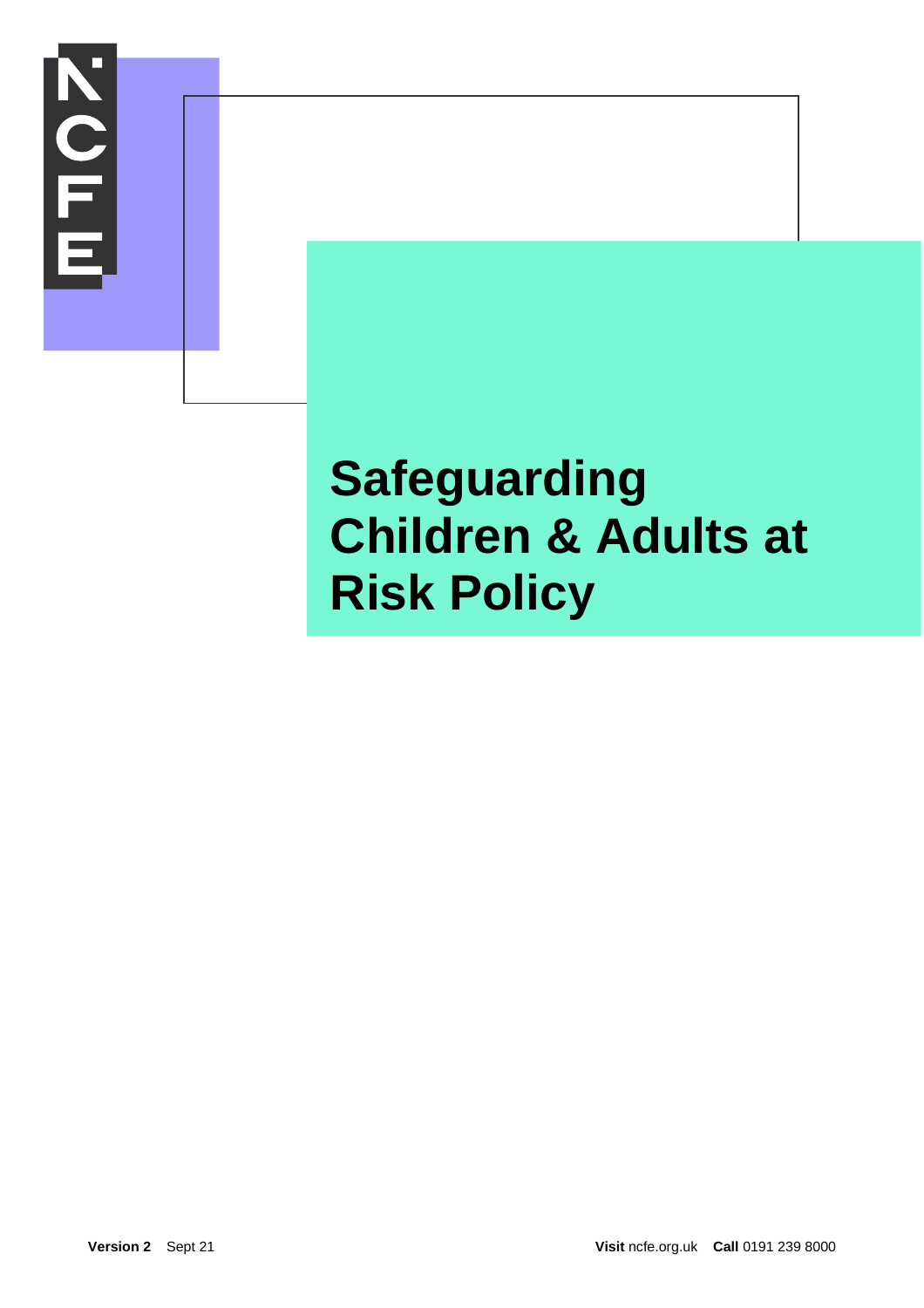

# **Safeguarding Children & Adults at Risk Policy**

| Version                      | V2                 |
|------------------------------|--------------------|
| <b>Policy number</b>         | 46                 |
| <sup>1</sup> Linked policies | Recruitment policy |
|                              |                    |

Our purpose is to advance and promote learning, helping to create a fairer, more inclusive society. This extends to all sectors of society including the most vulnerable learners, including children and adults.

The Safeguarding Children and Adults at Risk Policy and Procedures support the safeguarding of those most vulnerable learners and colleagues we work with.

At NCFE, we have a duty of care to ensure we have measures in place that safeguard:

- Children up to the age of 18
- Adults aged 18+ who may be in need of care services by reason of mental or other disability, age, or illness.

Our commitment to safeguarding is reflected in our values and behaviours. Where we have concerns, we will be respectful and considerate, particularly when making decisions that impact others. We will choose the most appropriate method in which to raise issues, we will collaborate with external agencies and the organisations we work with, proactively forging and maintaining productive working relationships to help protect those most vulnerable.

We will ensure that our colleagues are fully aware of potential risks to learners, colleagues and NCFE and are able to raise concerns to ensure we protect and support the most vulnerable groups we work with and provide services for.

#### **1. Purpose**

The Safeguarding policy helps us ensure that all safeguarding matters are dealt with promptly, consistently and in line with appropriate procedures.

This policy has been developed with reference to the statutory guidance issued by the Department of Education, Working Together to Safeguard Children, 2018 and Keeping Children Safe in Education, 2020 issued under Section 175 of the Education Act 2002.

#### **2. Scope**

The policy applies to all colleagues across NCFE Group, not just those involved in qualifications and end point assessments and delivering services for NCFE, including workers, contractors, and suppliers. All training carried out in this area will apply to these groups. The policy and supporting procedures do not form part of any colleague's contract of employment and may be amended at any time.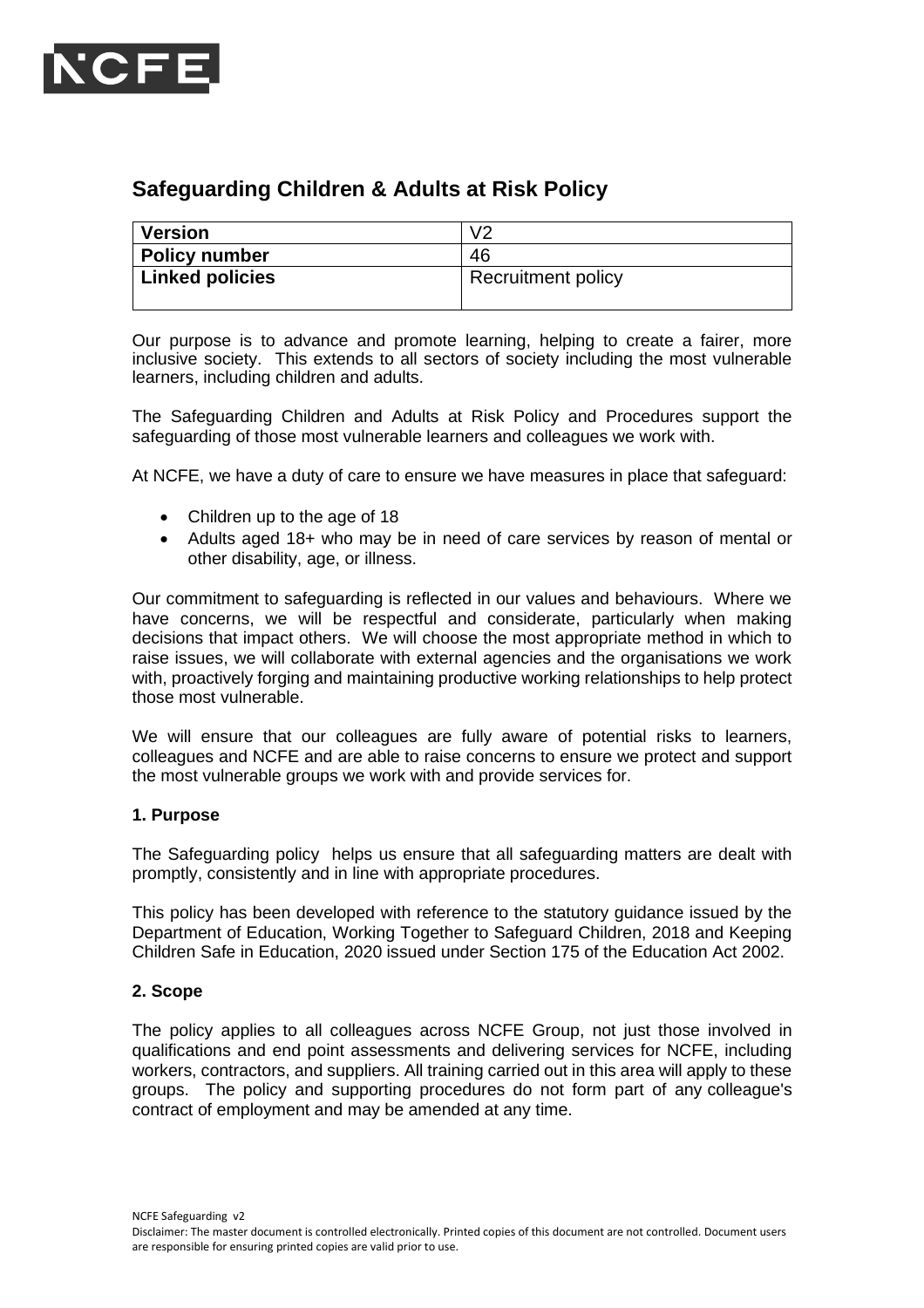

#### **3. Definitions, responsibilities, and accountabilities**

- a) **Safeguarding** means protecting the health, wellbeing and human rights of children and adults at risk, enabling them to live safely, free from abuse and neglect.
- b) **Executive team** has overall accountability for ensuring that all employees, workers and suppliers understand what safeguarding means and how to report any concerns of abuse, harm or neglect in the course of their work.
- c) **Heads of Department and Managers** are responsible for ensuring that they, and the employees that they supervise, are aware of our safeguarding policy and procedure and can access relevant training. They should promote the discussion of safeguarding at team meetings and as part of supervision or one-to-one meetings. They may be required to make decisions relating to complex or serious safeguarding concerns and can seek advice from the Chief Regulatory Officer / Responsible Officer, in relations to learners, or employees, workers, contractors and suppliers.
- d) **Management teams** are responsible and accountable for identifying safeguarding issues and following safeguarding procedures without deviation.
- e) **People Services Team** are responsible and accountable for providing guidance and advice to managers and colleagues on the application of this policy and procedure in relation to employees and workers and the provision of training to new employees.
- f) **All employees, workers, contractors, and suppliers** have a responsibility to understand their role in safeguarding children and vulnerable adults and a duty to report actual or suspected abuse, harm, or neglect to their line manager immediately.

#### **4. What is Safeguarding?**

Safeguarding means protecting the health, wellbeing and human rights of children and adults at risk, enabling them to live safely, free from abuse and neglect. It is about people and organisations working together to prevent and reduce both the risks and experience of abuse or neglect.

Through developing knowledge and awareness to understand various types of abuse and neglect, knowing what to look for and being able to identify the signs, and by working in partnership with other organisations, we are able to take appropriate action to reduce the risk and prevent abuse and neglect.

It is important to see these as wider issues outside of the school / college or workplace environment, which could be a threat to the child's / adult's safety or welfare. This includes multiple forms of external factors such as:

• showing signs of being drawn in to anti-social or criminal behaviour, including gang involvement and association with organised crime groups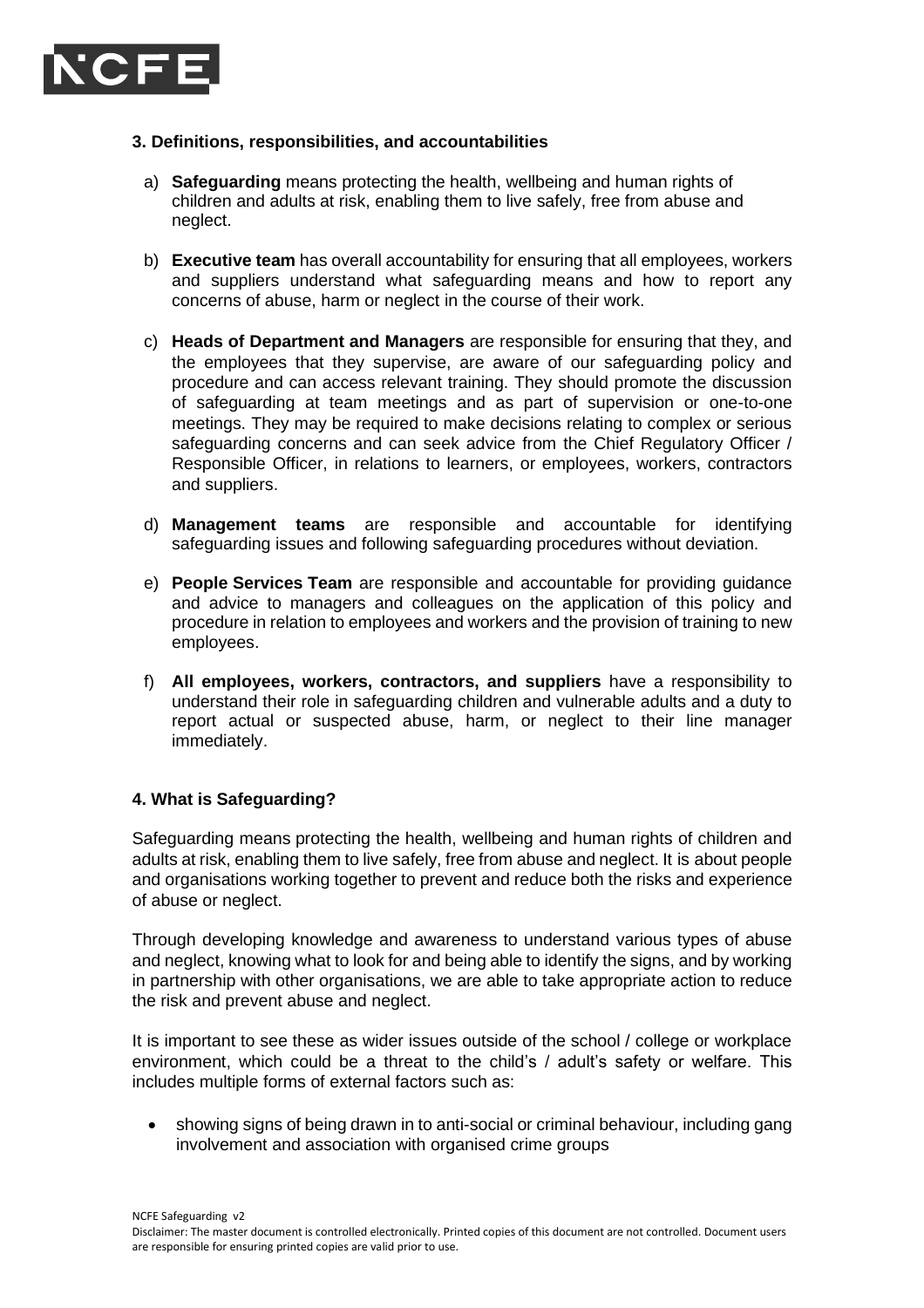

- being at risk of modern slavery, trafficking, or exploitation
- being at risk of being radicalised or exploited
- is in a family circumstance presenting challenges for the child or adult, such as drug and alcohol misuse, mental health issues and domestic abuse
- has returned home to their family from care
- is a privately fostered child.

Safeguarding requires effective measures and procedures in place so that all colleagues understand the procedures that must be followed if they suspect abuse, what to do if a child or a vulnerable adult tells you they are being abused, or if neglect is suspected. Those procedures are detailed within Section Two of this document.

#### **5. Importance of Safeguarding**

As a responsible employer NCFE must have clear procedures in place to ensure the rapid reporting any concerns colleagues, supplier and contractors have about children and vulnerable adults who are at risk.

We have a clear process to carry out appropriate checks for any potential and new colleagues joining NCFE who will encounter children and/or adults at risk as part of their work. This includes contact that is both virtual and face-to-face.

Our Social Investment plans also set out how we can ensure access to the best education for those socially disadvantaged and ensuring we have a clear process for dealing with concerns and recruiting suitable individuals we support the process of ensuring learners from these groups have a safe place to learn and maximise their potential.

#### **6. Breach of this policy**

Training will be provided to colleagues on the content of this policy and procedure and all colleagues must familiarise themselves with our Safeguarding Policy and Procedures. Any breach of this policy may result in disciplinary action.

#### **7. Governance and Control**

Approval status: Exec Owner

#### **7.1 Different parties and responsibilities**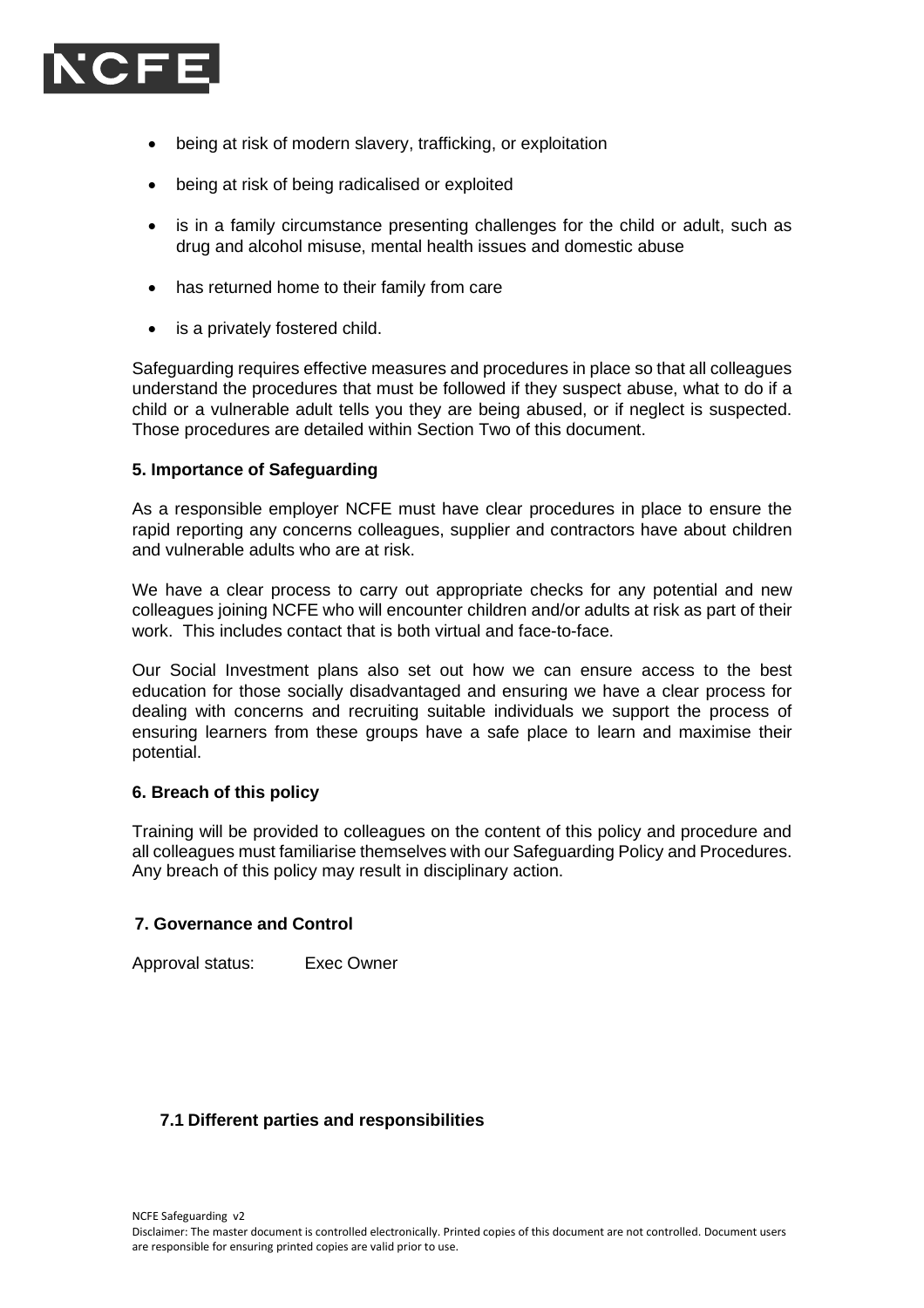

| Date version approved: 09/2021                                 |                                                           |                                                                                  |  |  |
|----------------------------------------------------------------|-----------------------------------------------------------|----------------------------------------------------------------------------------|--|--|
| Approved by:                                                   | <b>Stewart Foster, Chief</b><br><b>Regulatory Officer</b> |                                                                                  |  |  |
| Next review date:                                              | 09/2024                                                   | Frequency:<br>12 months after<br>implementation and thereafter<br>every 2 years. |  |  |
| Responsible Manager: Lindsay Mitchell, Head of People Services |                                                           |                                                                                  |  |  |
| Executive Owner: Stewart Foster, Chief Regulatory Officer      |                                                           |                                                                                  |  |  |
| Author: Stewart Foster, Chief Regulatory Officer               |                                                           |                                                                                  |  |  |

### **7.2 Change History**

| <b>Date</b> | <b>Version</b> | <b>Created by</b> | <b>Description of change</b>              |
|-------------|----------------|-------------------|-------------------------------------------|
| May 2021    |                | Louise            | <b>New Policy</b>                         |
|             |                | Shillinglaw       |                                           |
| September   |                | Christine         | Tweaks to Policy and Procedure to reflect |
| 2021        |                | Cunningham        | change in Responsible Persons             |

# **Section Two**

# **Safeguarding Procedure**

#### **1. Recognising a safeguarding concern**

Within NCFE there are key areas where colleagues, workers, contractors, and suppliers come into contact with children and adults at risk for example (but not limited to):

- Within Apprenticeship Services while out assessing in the workplace
- When assessing or carrying out EQA activity on a learner or apprentice portfolio
- In a disclosure from an apprentice being assessed
- In a disclosure from an external party such as the training provider or employer
- Information received/witnessed online such as via social media
- NCFE Apprentices
- Students on industry placement with NCFE

It is the responsibility of everyone to act on any suspicion or evidence of abuse or neglect and to report their concerns.

Where a colleague of NCFE becomes concerned about the welfare of children or adults at risk and suspect mistreatment or safeguarding issues, they have a duty of care to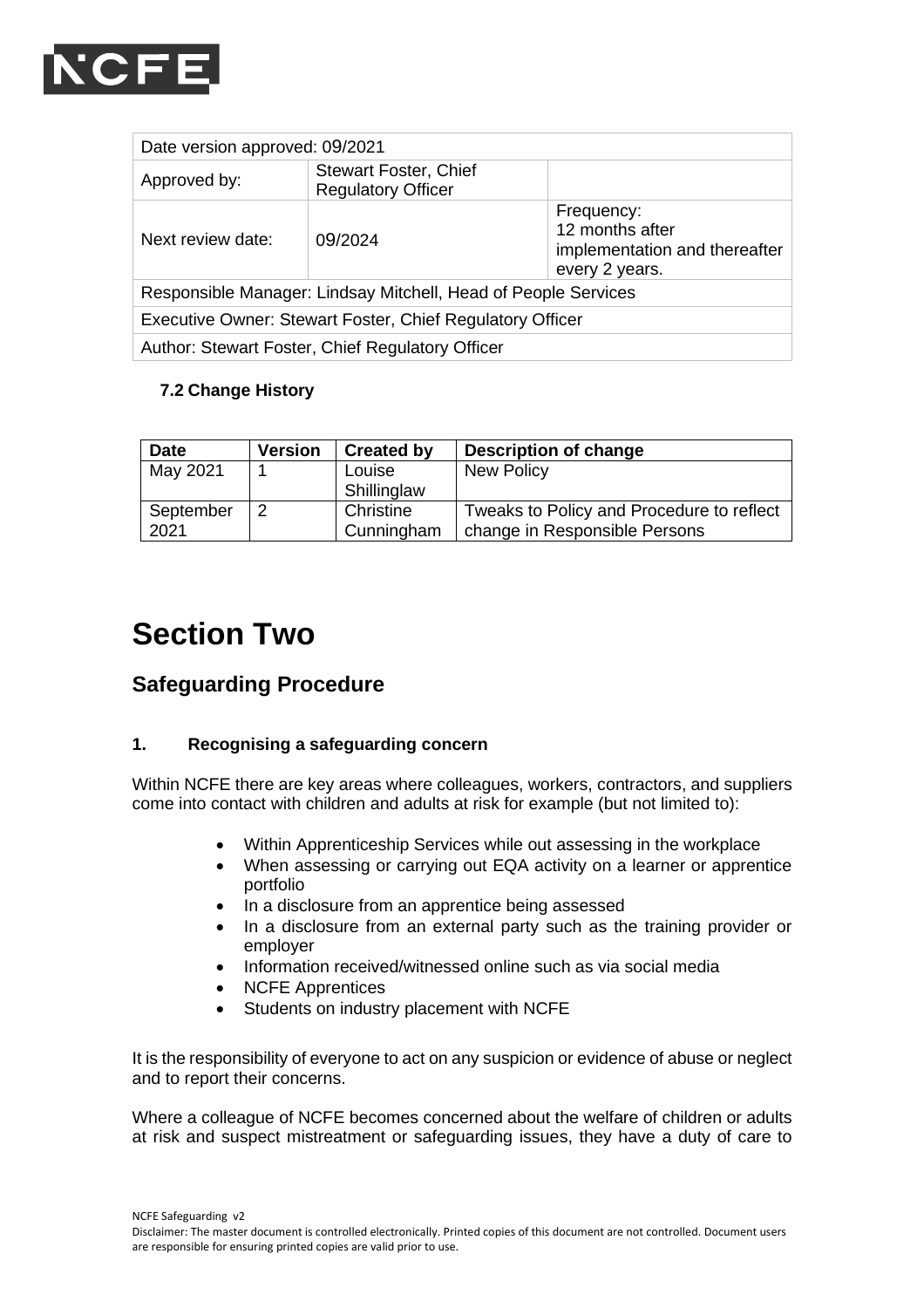

report these concerns to their Head of Department and to the Chief Regulatory Officer/ Responsible Officer.

We recognise that it may sometimes be difficult to know at what point to raise a concern and, therefore advise that all concerns are reported using:

- Appendix 1 Safeguarding Reporting Procedure
- Appendix 2 Safeguarding Cause for Concern form

Abuse and neglect can take many forms and we should not be restricted to an individual's view of what constitutes abuse or neglect. Circumstances of an individual case should always be considered.

Abuse may be single or repeated acts, opportunistic or a form of serial abuse where the perpetrator seeks out and "grooms" individuals, an act of neglect or failure to act, multiple in form (many situations involve more than one type of abuse); deliberate or the result of negligence or ignorance or it could be a crime.

For the purposes of this procedure abuse is categorised as follows:

- **a. Discrimination** including forms of harassment, bullying, slurs, isolation, neglect, denial of access to services or similar treatment because of race, gender and gender identity, age, disability, religion or because someone is gay, bisexual or transgender. This includes racism, sexism, ageism, homophobia, or any hate crime.
- **b. Domestic abuse** an incident or pattern of incidents of controlling, coercive or threatening behaviour, violence, or abuse by someone who is or has been a family member. This includes psychological/ emotional, physical, sexual, financial abuse or so call "honour" based violence, forced marriage or Female Genital Mutilation (FGM).
- **c. Financial or material** includes fraud, theft, internet scamming, exploitation, coercion in relation so a vulnerable adult's financial affairs, including communication with wills, property inheritance, possessions, or benefits.
- **d. Modern slavery** includes slavery, trafficking, forced labour.
- **e. Neglect** includes ignoring medical, emotional, and physical care needs, such as medication, adequate nutrition, or heating.
- **f. Institutional** includes poor care practice within an institution or organisation or care given at home ranging from one off incidents to on-going ill treatment. It can be through neglect or poor professional practice as a result of the structure, policies, processes, and practices within an organisation.
- **g. Physical** includes assault, hitting, slapping, misuse of medication, restraint.
- **h. Psychological / Emotional** includes threats of harm, abandonment, deprivation of contact, humiliation, blaming, controlling, intimidation, coercion, harassment, verbal abuse, cyber bullying, isolation or unreasonable withdrawal of services or support networks.
- **i. Sexual** includes rape, indecent exposure, sexual assault, sexual acts, sexual harassment, inappropriate touching, looking, sexual teasing or innuendo, sexual photography, subjection to pornography or witnessing sexual acts to which they did not consent.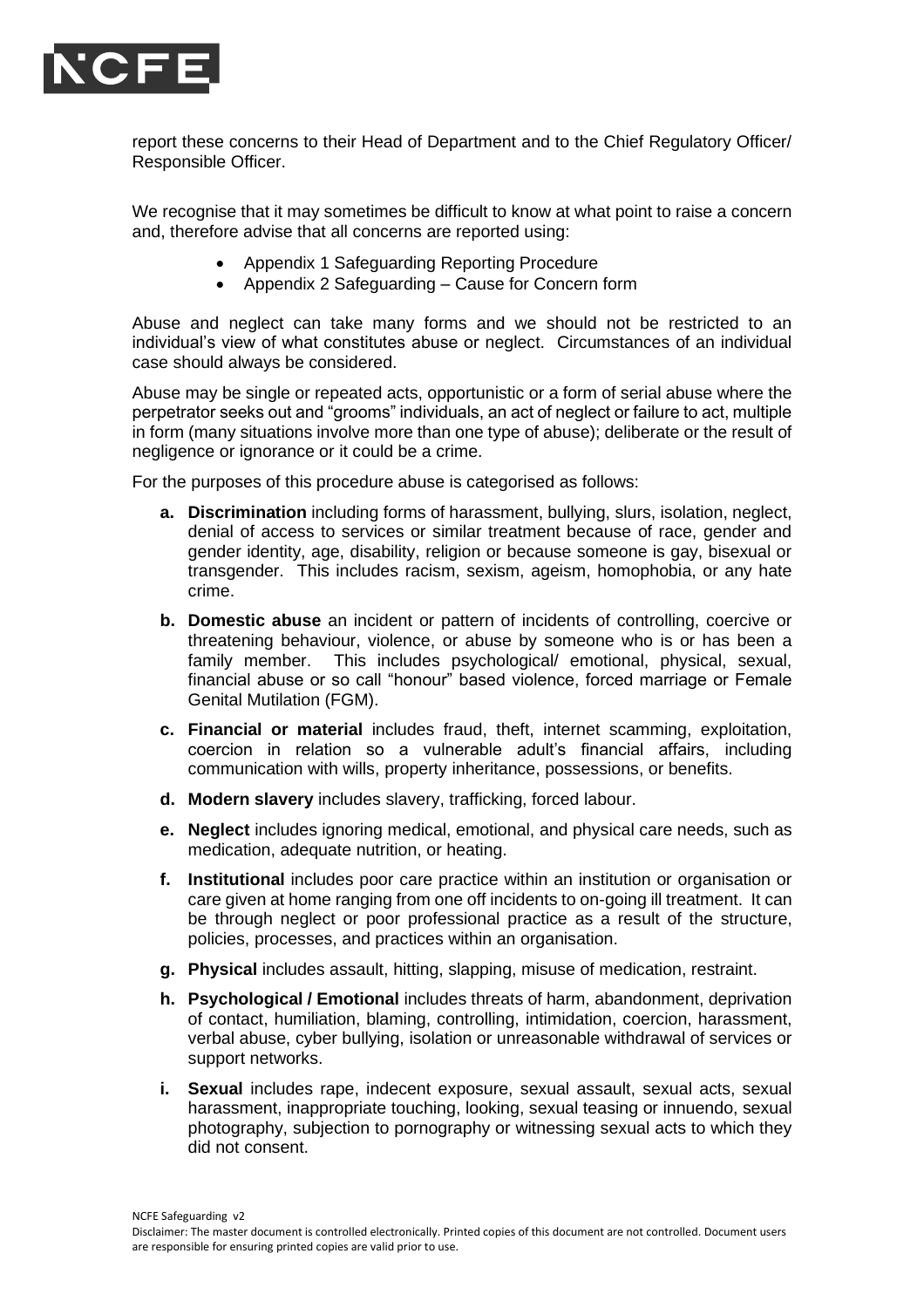

- **j. Self-neglect** includes a person neglecting to care for their own personal hygiene, health or surroundings, or an inability to provide essential food, clothing, shelter, or medical care necessary to maintain their physical and mental health, emotion wellbeing and general safety.
- **k. Radicalisation** includes where an individual has been radicalised by others, which may lead to acts of crime, terrorism, or harm to others.

#### **2. What you should do if you suspect abuse of a child or a vulnerable adult**

If you believe the individual is at immediate harm, contact the police immediately.

You should always report this immediately to the Head of Department and to the Chief Regulatory Officer / Responsible Officer, for learner related concerns. Complete the information in Appendix 1 & 2 of this procedure.

This form should be completed and emailed only to the Chief Regulatory Officer / Responsible Officer, and you should not keep a copy of this for your records. A meeting will be held with your Head of Department and Chief Regulatory Officer / Responsible Officer to discuss and agree a plan of action which may include contacting the relevant external bodies such as:

- the Police
- Social Services, as part of your Local Authority, if appropriate to ask for advice and support [https://www.gov.uk/report-child-abuse-to-local](https://www.gov.uk/report-child-abuse-to-local-council)[council](https://www.gov.uk/report-child-abuse-to-local-council)

The Chief Regulatory Officer / Responsible Officer is responsible for following up any actions, completing Section B of the Cause for Concern Form.

#### **3. Safeguarding & Recruitment**

#### **Pre-employment Checks**

At NCFE, we ensure that any person who works with us in a role that involves contact with children or vulnerable young adults are cleared to work. This involved undergoing appropriate pre-employment checks that confirm their suitability for work. These checks will be undertaken before we employ anyone who will deliver services for us and before any contact with children or vulnerable adults takes place.

When attracting individuals for positions where they will be working with adults at risk and/or children, it is of paramount importance that they are suitable to work with children and adults at risk. Where the role involves working with these groups, we will carry out the necessary pre-employment checks which may include Disclosure and Barring Service (DBS) checks for roles that work with adults and/or children. This involves asking at the recruitment stage for individuals to disclose any unspent convictions and for any candidates made an offer of employment we would complete reference checks and a DBS check.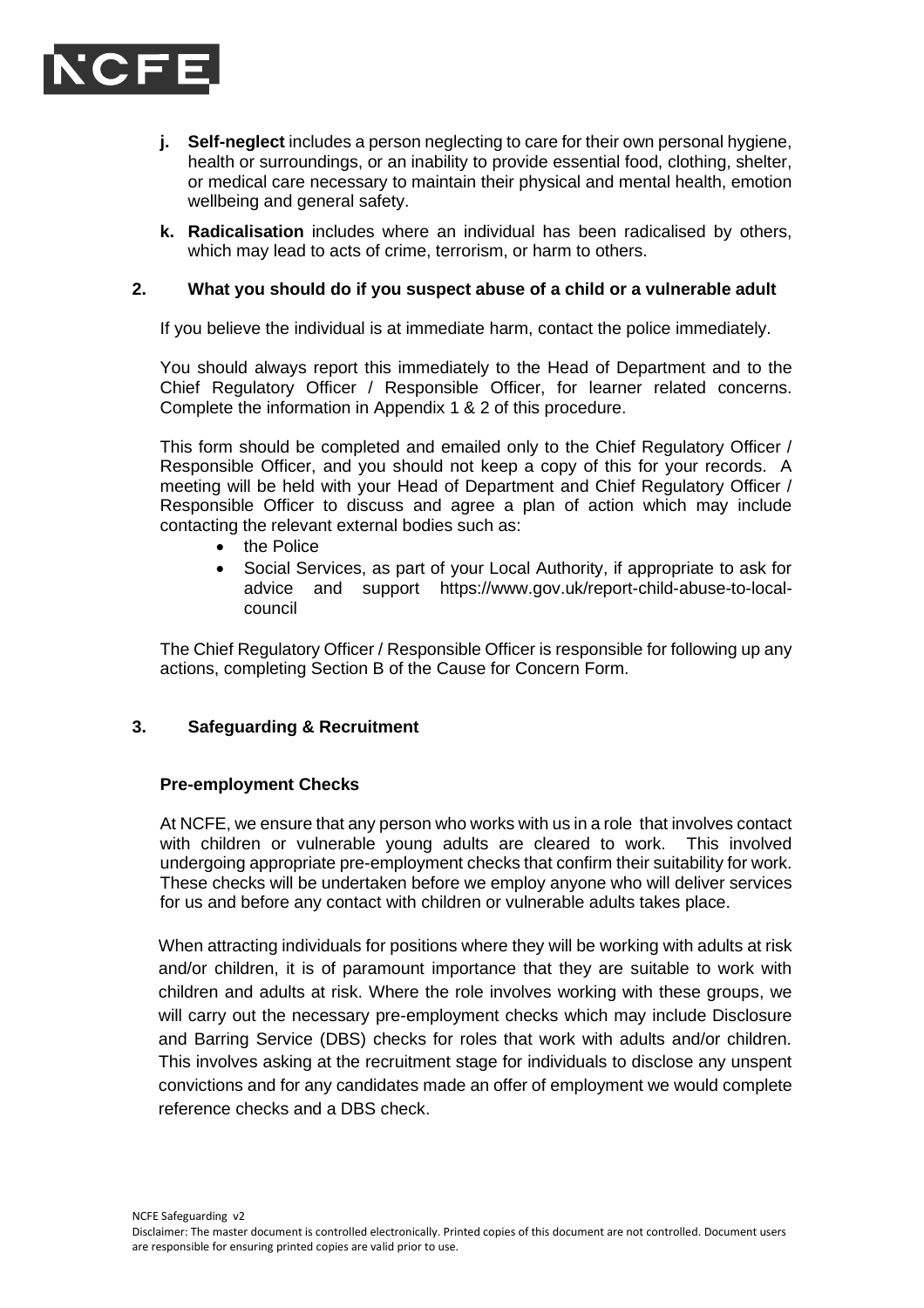

#### **a. Recruitment and disclosure**

Where roles to be advertised will work with children and or adults at risk, in the normal course of their duties, either closely or online, frequently or infrequently, the job description and job advert should include the following wording:

*This post is exempt from the Rehabilitation of Offenders Act 1974 and therefore applicants are required to declare any cautions, convictions, reprimands, and final warnings that are not protected (i.e., that are not filtered out) as defined by the Rehabilitation of Offenders Act 1974 (Exceptions) Order 1975 (as amended in 2013).*

#### **b. DBS checks**

We will also confirm that we will require a DBS check as part of the recruitment advert. Such posts are exempt from the Rehabilitation of Offenders Act 1974, and this means that it is illegal for someone with a conviction and is barred from working with children or adults at risk, to apply for such roles.

There are 4 different types of DBS check and therefore before advertising, a check of the following decision tree should be carried out to determine what level of disclosure is required. This will be carried out by the Talent Team – People Services.

[https://www.gov.uk/find-out-dbs-check.](https://www.gov.uk/find-out-dbs-check)

This checklist will ask a number of questions about the role and the level and frequency of interaction with the child and/or vulnerable adult and whether that role is supervised or not to establish which level of disclosure is required for a role.

In most cases an Enhanced Disclosure will be required. There are 2 types of enhanced DBS:

- **Enhanced disclosures** (enhanced DBS checks) contain details of all cautions, convictions, reprimands and final warnings which are not protected by the Rehabilitation of Offenders Act 1974 and may also include other relevant information. Other relevant information may be disclosed at the discretion of the chief police officer of the force that holds the information if they reasonably believe it to be relevant to the role.
- **Enhanced disclosures with barred list checks** include the same criminal record information as enhanced disclosures, but also detail whether the person is barred from working with either children or vulnerable groups or both. To be eligible to request a check of the children's or adults' barred list, the position must be eligible for a disclosure and also specifically listed in the Police Act 1997 (Criminal Records) regulations as eligible to check against the appropriate barred list(s). Someone who is barred from working with children or vulnerable groups cannot work (paid or voluntary) in a role which involves close and / or unsupervised activity with children or vulnerable groups. In these circumstances where this is the requirement of the role an Enhanced disclosure with barred lists checks is required.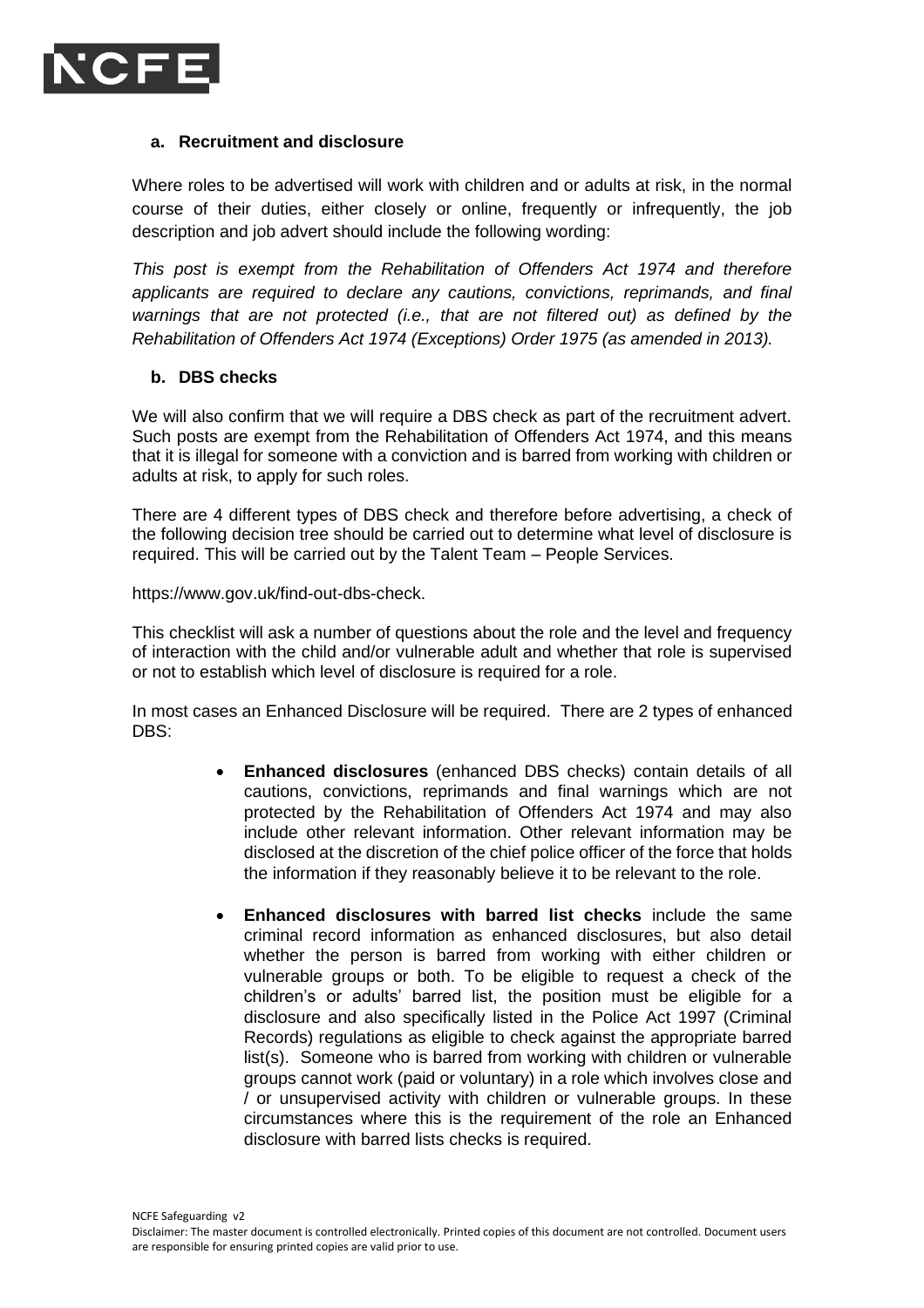

#### **c. Risk Assessment**

We will not automatically discount individuals applying for roles where they confirm they have unspent criminal convictions or any other details about criminal record history. All cases will be examined on an individual basis taking into consideration whether the conviction has an impact on or provides a level of risk to the position applied for. If the individual is shortlisted, then we will ask for more information about their disclosure. In this instance, the Talent Team (People Services) will send a **Criminal Record Declaration form to the applicant – see Appendix 3**. This must be kept separately and confidentially, in the form of a disclosure statement and not as part of the application form. This should be completed ahead of the interview.

If the individual who has either declared or is found to have unspent criminal convictions is shortlisted and invited to interview then more details should be requested at this stage by the People Business Partner who will conduct a risk assessment using **Risk Assessment Form – Criminal Records Check** which can be found in **Appendix 4 .**

#### **d. Making an Offer – Carrying out the DBS Check**

Where an offer of employment is made, regardless of whether they have made a disclosure or not, where the role involves working with children and/or adults at risk, in the normal course of their duties, either closely or online, frequently or infrequently, we must carry out an Enhanced Disclosure and Barring Check.

#### **e. Process for DBS checks**

To enable the job applicant to carry out the DBS check the Talent Team - People Services Department, will set up an online application to complete.

Once the check has been carried out, the DBS Service will issue a DBS certificate to the applicant which is posted to the applicant's home address. NCFE are notified by Atlantic Data whether the application has returned a positive result or not. Where the result is positive, we will ask the job applicant for sight of the DBS certificate to be verified and see the specifics of the offences.

Where the job applicant already has an Enhanced DBS check and is a member of the DBS Update Service, the Talent Team will, with the applicant's permission, carry out a status check on their current certificate. DBS checks at NCFE are re-checked every 3 years by completing a new application which is set up by the Talent Team.

#### **f. What to do if a DBS check is positive**

Where an offer of employment/work is made but a DBS check discloses a positive result, if it is an Enhanced Check with barred lists, we would withdraw the offer.

Where the check involves an Enhanced Disclosure check without barred listing then we would review the information and carry out a risk assessment.

It may not be clear whether a person is suitable until questioned further. Therefore, it is important to carry out a risk assessment to inform the final recruitment decision. The final decision will be made by the Head of Department together with the Chief Regulatory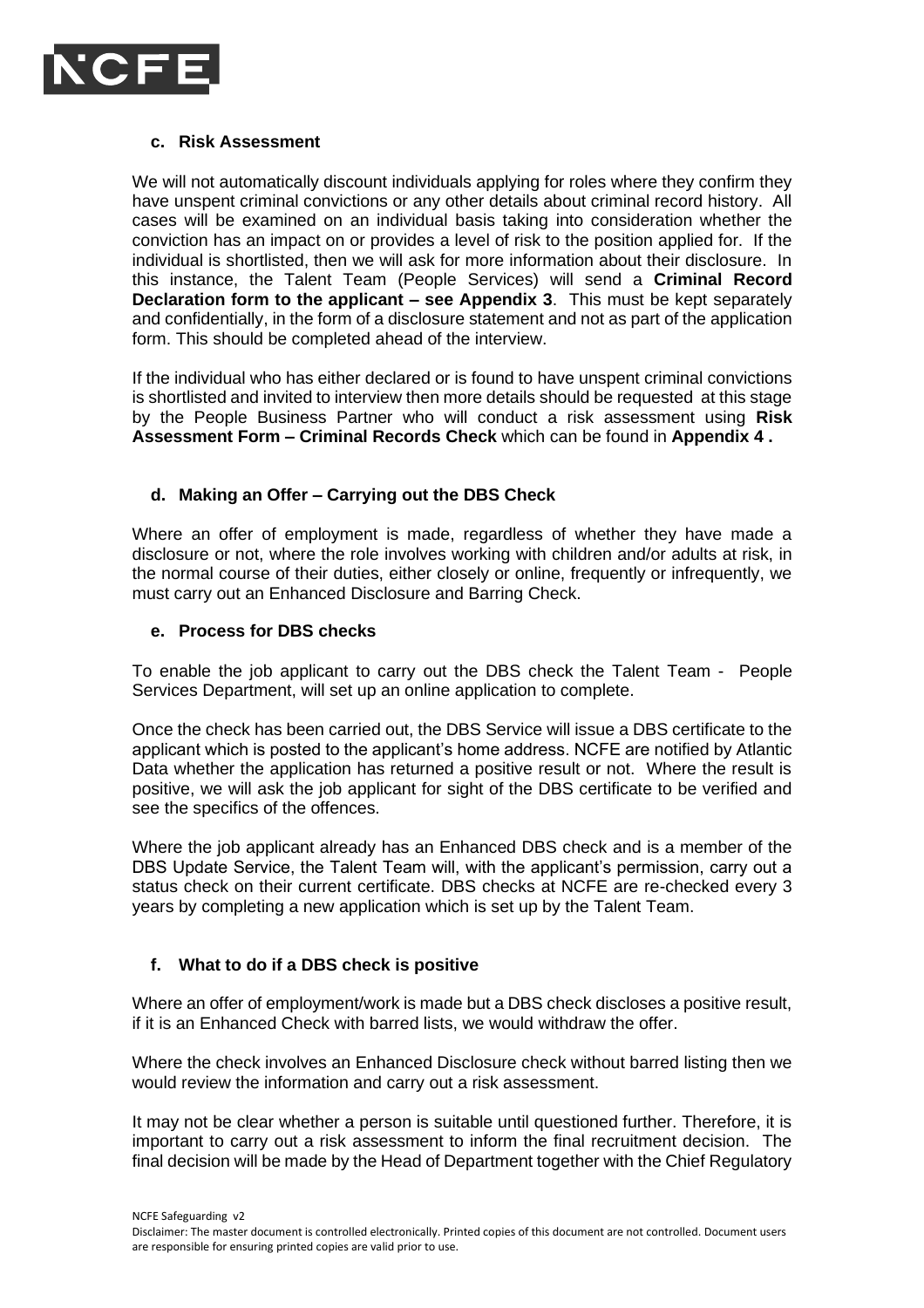

Officer / Responsible Officer and must be fully documented including the reason for the final decision. Not all criminal convictions will be a bar to employment. The results of an Enhanced DBS check without barring will be considered on an individual basis and NCFE will act in a proportionate manner when deciding whether to proceed with the appointment to the post in question. However, the protection and safeguarding of children/adults at risk is our primary concern and any decision will be based on this premise.

The suitability for employment of a person with a criminal record may vary, depending on the nature of the job and the details and circumstances of any convictions. An assessment of an applicant's skills, qualifications, experience, and conviction circumstances should be weighed up against the risk assessment criteria for the job.

In this case a risk assessment meeting will be carried out to give the applicant the opportunity to address the employer's concerns. The line manager and People Business Partner will complete the **Risk Assessment form – Criminal Record Check** found in **Appendix 4.** External advice and support can be found by contacting Nacro's Employer Advice Service for support, if necessary.

The suitability for employment of a person with a criminal record may vary, depending on the nature of the job and the details and circumstances of any convictions. An assessment of an applicant's skills, qualifications, experience, and conviction circumstances should be weighed up against the risk assessment criteria for the job. An applicant's criminal record will be assessed in relation to the tasks to be performed and the circumstances in which the work is to be carried out and we will consider the following points when deciding on the relevance of offences to particular posts:

- Does the post involve one-to-one contact with children or other vulnerable groups?
- What is the nature of the one-to-one contact? For example, in respect of children, one-to-one contact is especially relevant if it occurs on a regular basis or is unsupervised.
- The level of supervision the post-holder will receive? Is it unsupervised? Does it involve working in an isolated situation?
- Will the nature of the job present any opportunities for the post-holder to reoffend in the course of work?
- Are there any safeguards that can be put in place to minimise any potential risks?

The rationale behind the final recruitment and appointment decision in all cases should be documented and a copy of risk assessment and disclosure statement kept securely by the Talent Team but not on the individual's personal file.

An offer of employment for a post involving work with children and/ or adults at risk will be conditional on the job applicant receiving a clear DBS check. Where the job applicant refuses to undertake a DBS or a DBS check is completed but the job applicant refuses to allow the organisation to see the DBS certificate, they will be treated as not having satisfactorily completed the DBS check and the offer of employment will be withdrawn.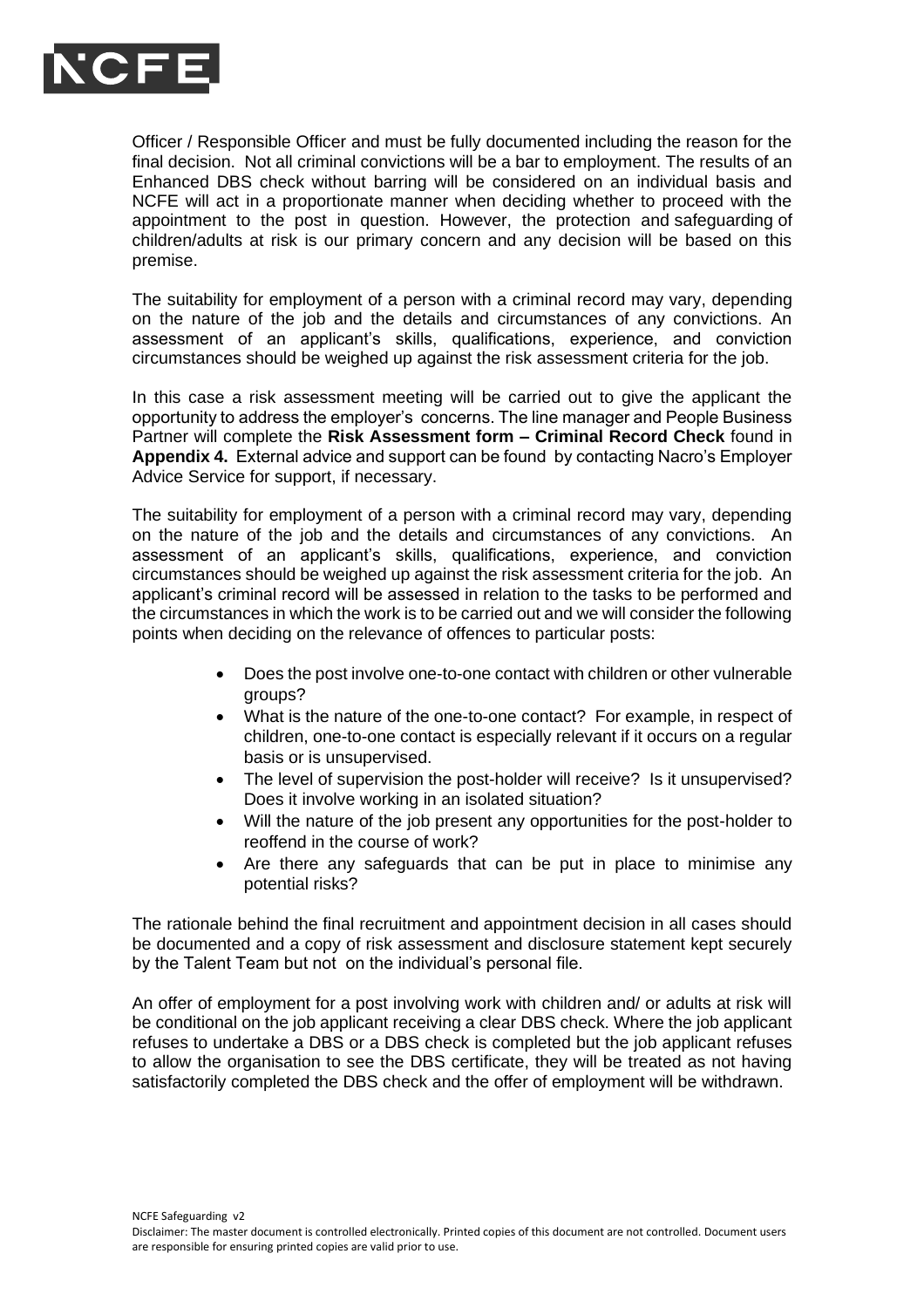

#### **4. Data protection**

NCFE processes information about an individual's criminal convictions in accordance with its [data protection](https://www.xperthr.co.uk/policies-and-documents/data-protection-policy/162690/) policy. All data collected during recruitment is held securely, accessed by, and disclosed to, individuals only for the purposes of completing the recruitment process.

Once an individual is recruited, information about their criminal record gathered during the vetting process will not be transferred to their personal file.

In both cases the information will be held centrally and securely for safeguarding purposes by People Services and will only be retained for as long as is necessary.

Inappropriate access or disclosure of employee data constitutes a data breach and should be reported in accordance with the organisation's data protection policy immediately and may also constitute a disciplinary offence.

#### **Useful contacts**

DBS customer services on 03000 200 190; [customerservices@dbs.gsi.gov.u](mailto:customerservices@dbs.gsi.gov.u) k; [http://www.disclosuresdbs.co.uk](http://www.disclosuresdbs.co.uk/)

Nacro's Employer Advice Service - 0845 600 3194, [employeradvice@nacro.org.uk](mailto:employeradvice@nacro.org.uk)

NSPCC 0808 800 5000 [www.nspcc.org.uk](http://www.nspcc.org.uk/)

ChildLine 0800 1111 [www.childline.org.uk](http://www.childline.org.uk/)

Child Exploitation and Online Protection Centre +44 (0)870 000 3344; [http://ceop.police.uk](http://ceop.police.uk/)

The National Children's Bureau 020 7843 6000 [http://www.ncb.org.uk](http://www.ncb.org.uk/)

Churches Child Protection Advisory Service 0845 120 4550 [http://www.ccpas.co.uk](http://www.ccpas.co.uk/)

Ofsted 0300 123 1231 https://www.gov.uk/government/ organisations/ofsted

Disability Rights UK 020 7250 8181 [http://www.disabilityrightsuk.org](http://www.disabilityrightsuk.org/)

MENCAP 020 7454 0454 [http://www.mencap.org.uk](http://www.mencap.org.uk/)

#### **Useful links**

What to do if you're worried a child is being abused (DfE, England, March 2015) [https://www.gov.uk/government/publications/what-to-do-if-youre-worried-a-child-is](https://www.gov.uk/government/publications/what-to-do-if-youre-worried-a-child-is-being-abused--2)[being-abused--2](https://www.gov.uk/government/publications/what-to-do-if-youre-worried-a-child-is-being-abused--2)

Co-operating to safeguard children (NI, 2015) [https://www.health-ni.gov.uk/news/adult](https://www.health-ni.gov.uk/news/adult-safeguarding-policy-northern-ireland-published)[safeguarding-policy-northern-ireland-published](https://www.health-ni.gov.uk/news/adult-safeguarding-policy-northern-ireland-published)

Disclaimer: The master document is controlled electronically. Printed copies of this document are not controlled. Document users are responsible for ensuring printed copies are valid prior to use.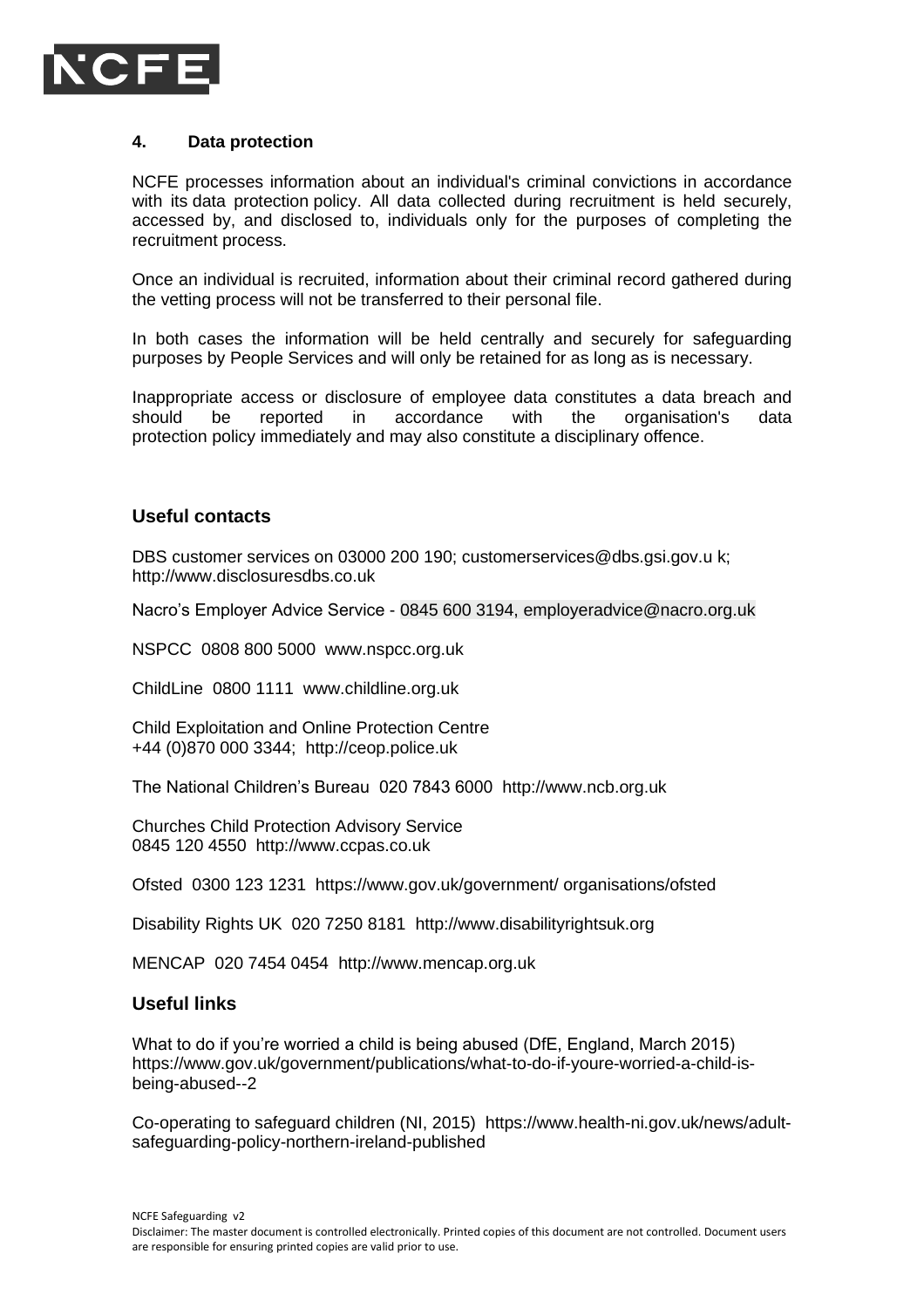

National guidance for child protection in Scotland 2014 (Scotland) <https://www.gov.scot/Publications/2014/05/3052>

Safeguarding Vulnerable Groups Act 2006 (UK) <http://www.legislation.gov.uk/ukpga/2006/47/contents>

Working together to safeguard children (DfE, England, March 2015) <https://www.gov.uk/government/publications/working-together-to-safeguard-children--2>

Churches Child Protection Advisory Service; [https://www.ccpas.co.uk](https://www.ccpas.co.uk/)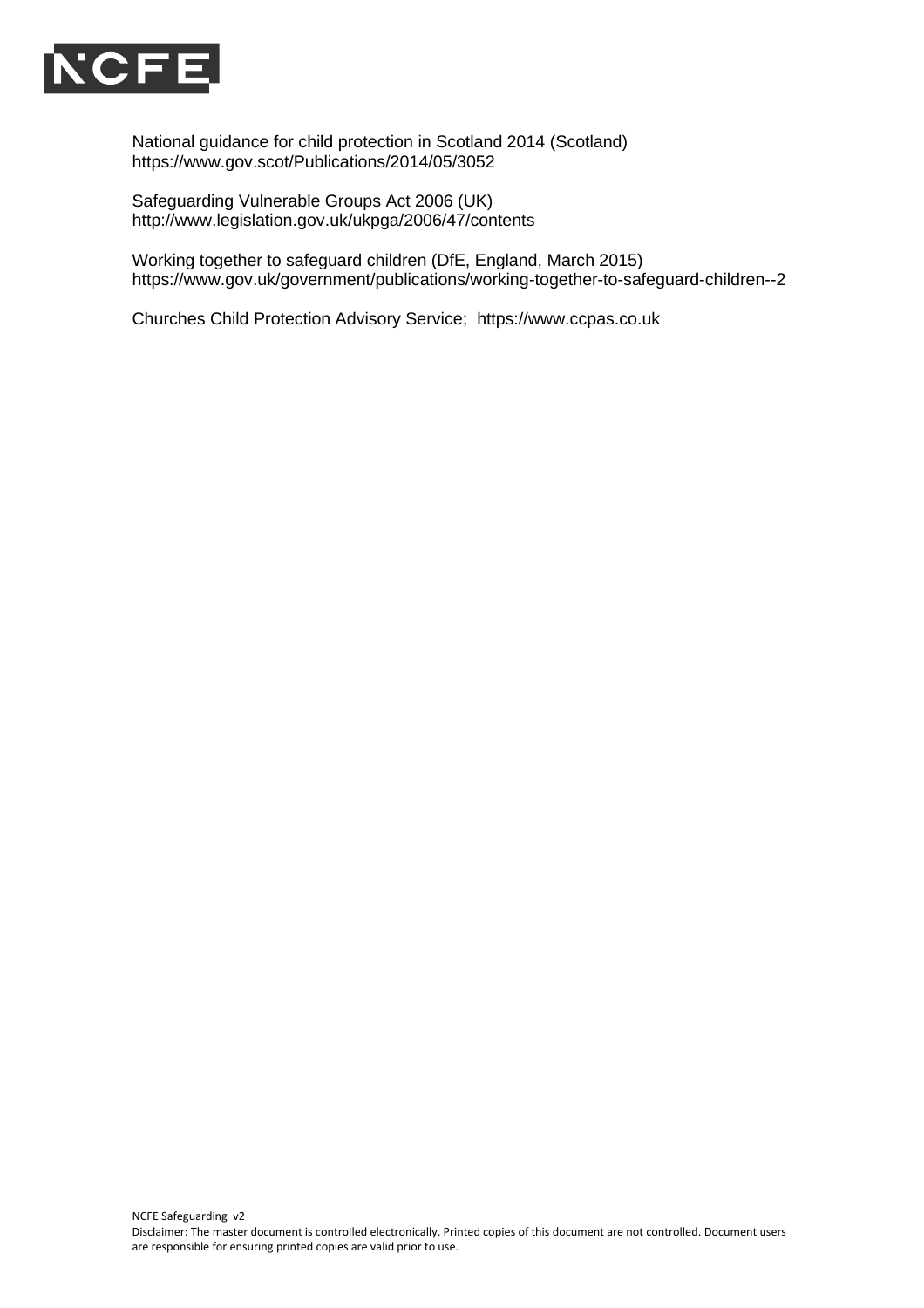

#### **Appendix 1**

#### **Safeguarding – Reporting concerns regarding learners / employees**

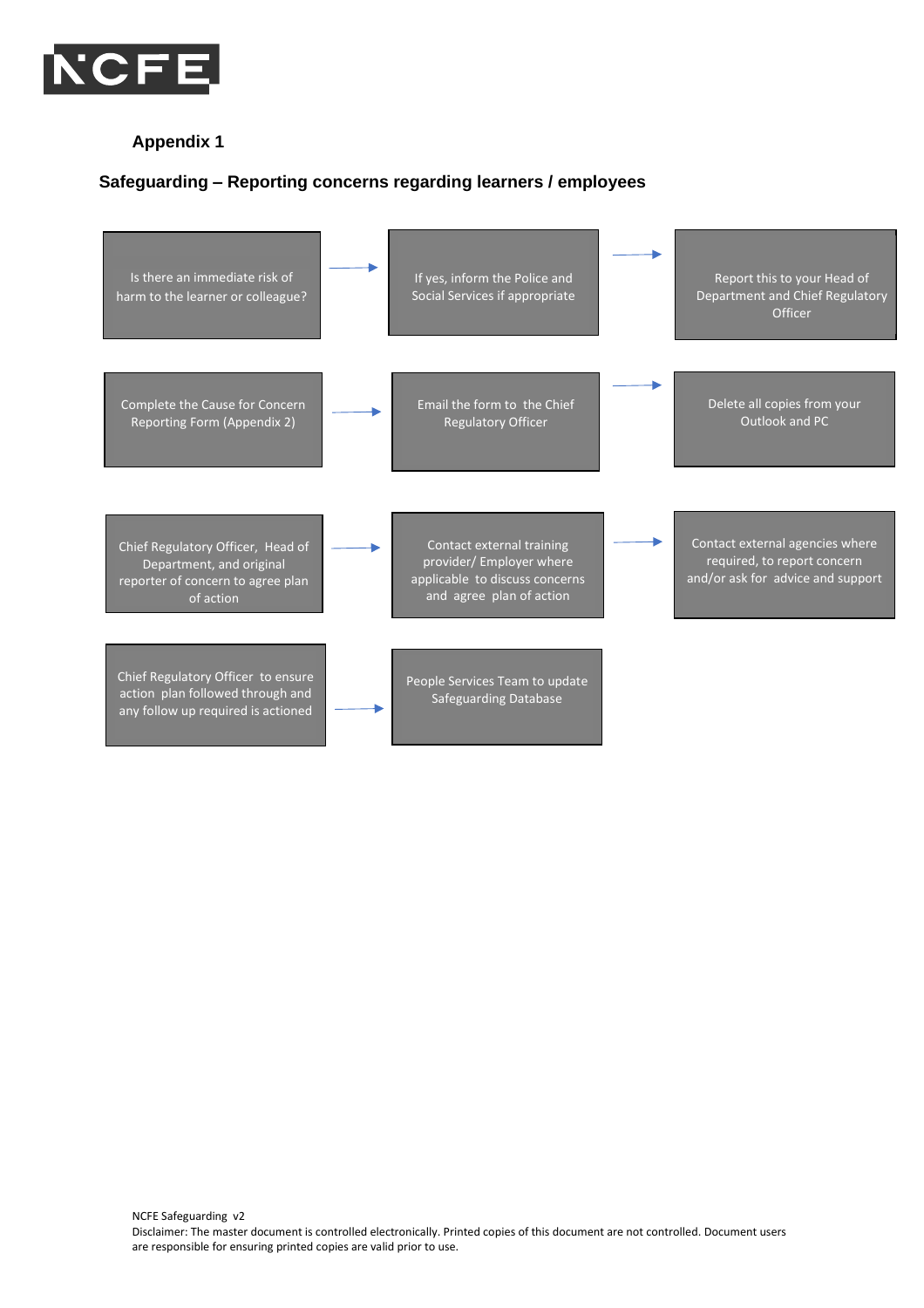

#### **Appendix 2**

Phone number

#### **Safeguarding – Cause for Concern Form**

Discuss initially with your line manager and contact the Chief Regulatory Officer/Responsible Officer if the concern relates to a learner, employee, worker or supplier, then complete this form and email to the Safeguarding inbox [safeguarding@ncfe.org.uk](mailto:safeguarding@ncfe.org.uk)

- Complete this form capturing exactly what you were told by the victim including their name, address, date of birth and contact telephone number but do not investigate/probe for more details
- Do not store hard copies within learner's/ staff member's personal files.
- Ensure all electronic copies are deleted from your computer including your outlook account

| <b>Potano OI Porooni completing this form.</b> |  |               |  |
|------------------------------------------------|--|---------------|--|
|                                                |  |               |  |
| Name (print)                                   |  | Email address |  |
| Job Title                                      |  | Date          |  |

# **Details of person completing this form**

Department Signature

| <b>Details of alleged victim</b> |                                             |  |  |  |
|----------------------------------|---------------------------------------------|--|--|--|
| Name                             | <b>Training Provider</b>                    |  |  |  |
| Address                          | <b>Training Provider</b><br>Contact         |  |  |  |
| Date of birth                    | <b>Training Provider</b><br>contact details |  |  |  |
| Gender                           | Employer                                    |  |  |  |
| Telephone number                 | <b>Employer Contact</b>                     |  |  |  |
|                                  | <b>Employer Contact</b><br>details          |  |  |  |

| Details of next of kin/primary carers (if known) |  |  |
|--------------------------------------------------|--|--|
| Surname                                          |  |  |
| <b>First Name</b>                                |  |  |
| Relationship                                     |  |  |
| l Contact details                                |  |  |
|                                                  |  |  |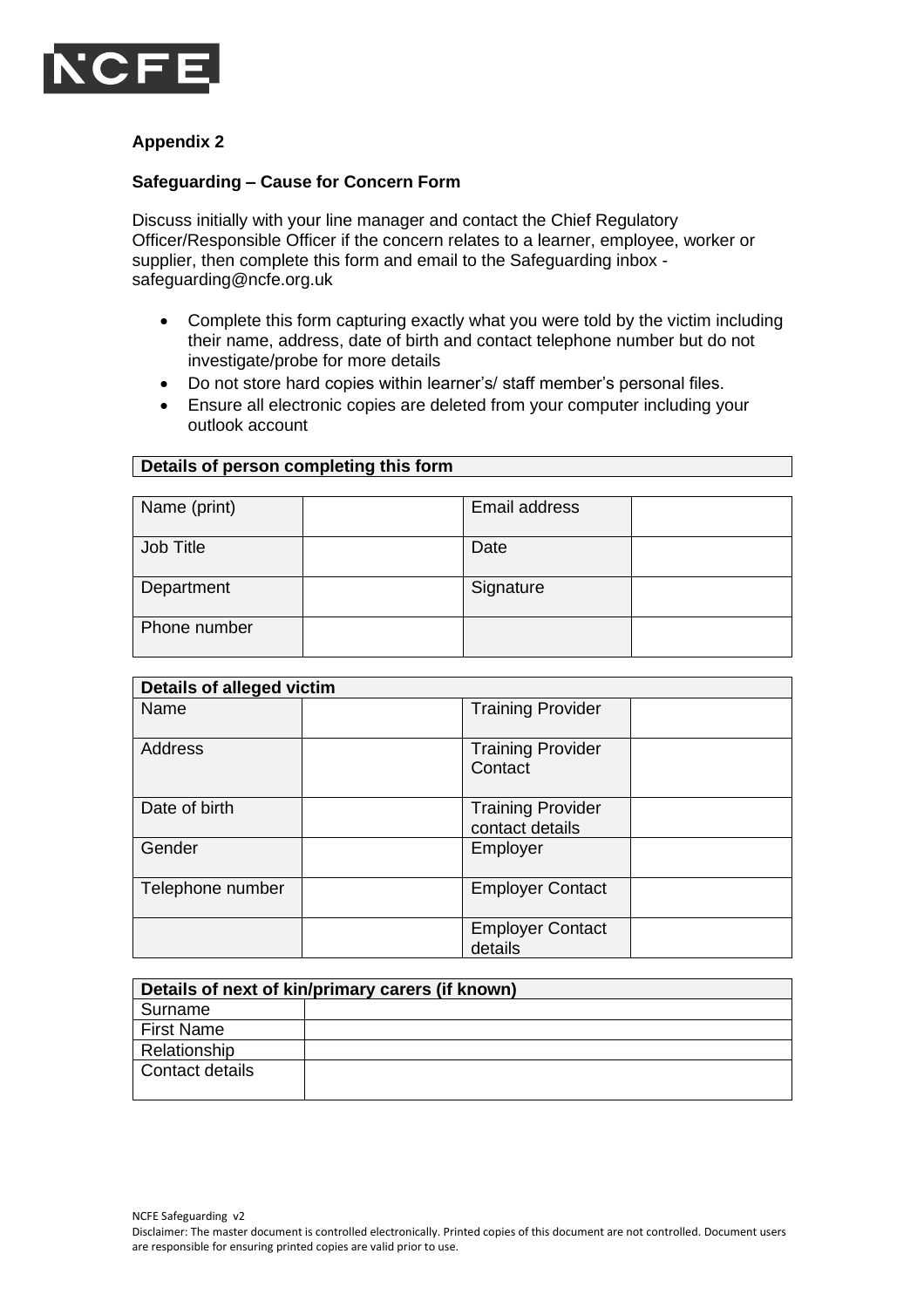

| Details of incident/ abuse (please detail exactly what the victim told you) |  |  |  |
|-----------------------------------------------------------------------------|--|--|--|
| Date took place                                                             |  |  |  |
| Place of incident                                                           |  |  |  |
| Date this was reported to you?                                              |  |  |  |
| Detail exactly what the victim told you                                     |  |  |  |

| Type of abuse (please tick all that apply)         |                    |                            |  |  |
|----------------------------------------------------|--------------------|----------------------------|--|--|
| Financial/material                                 | Physical           | Neglect                    |  |  |
| Psychological/emotional                            | Sexual             | Discriminatory             |  |  |
| Radicalisation                                     | Organisational     | Domestic<br>abuse/violence |  |  |
| <b>Modern Slavery</b>                              | Self-neglect       | Other                      |  |  |
| If other, please specify                           |                    |                            |  |  |
| Is the victim at risk of<br>further abuse/neglect? | Yes / No / Unknown |                            |  |  |

| Details of alleged perpetrator (if known or applicable) |  |              |  |
|---------------------------------------------------------|--|--------------|--|
| <b>Name</b>                                             |  | Relationship |  |
|                                                         |  | to victim    |  |

**Have you informed any agencies? (Local social services / police / NCFE or anyone else)?** 

**If so, please give details...**

**Date/ time referred to external organisation:** 

**Contact name:** 

**Contact number:** 

**Details of advice given by external organisation**

#### **What does the victim say they want to happen? (if applicable)**

**With the information you hold are you sure the learner/colleague is safe?**

**With the information you hold are you confident that there is no risk to others in the environment where the individual is at risk?**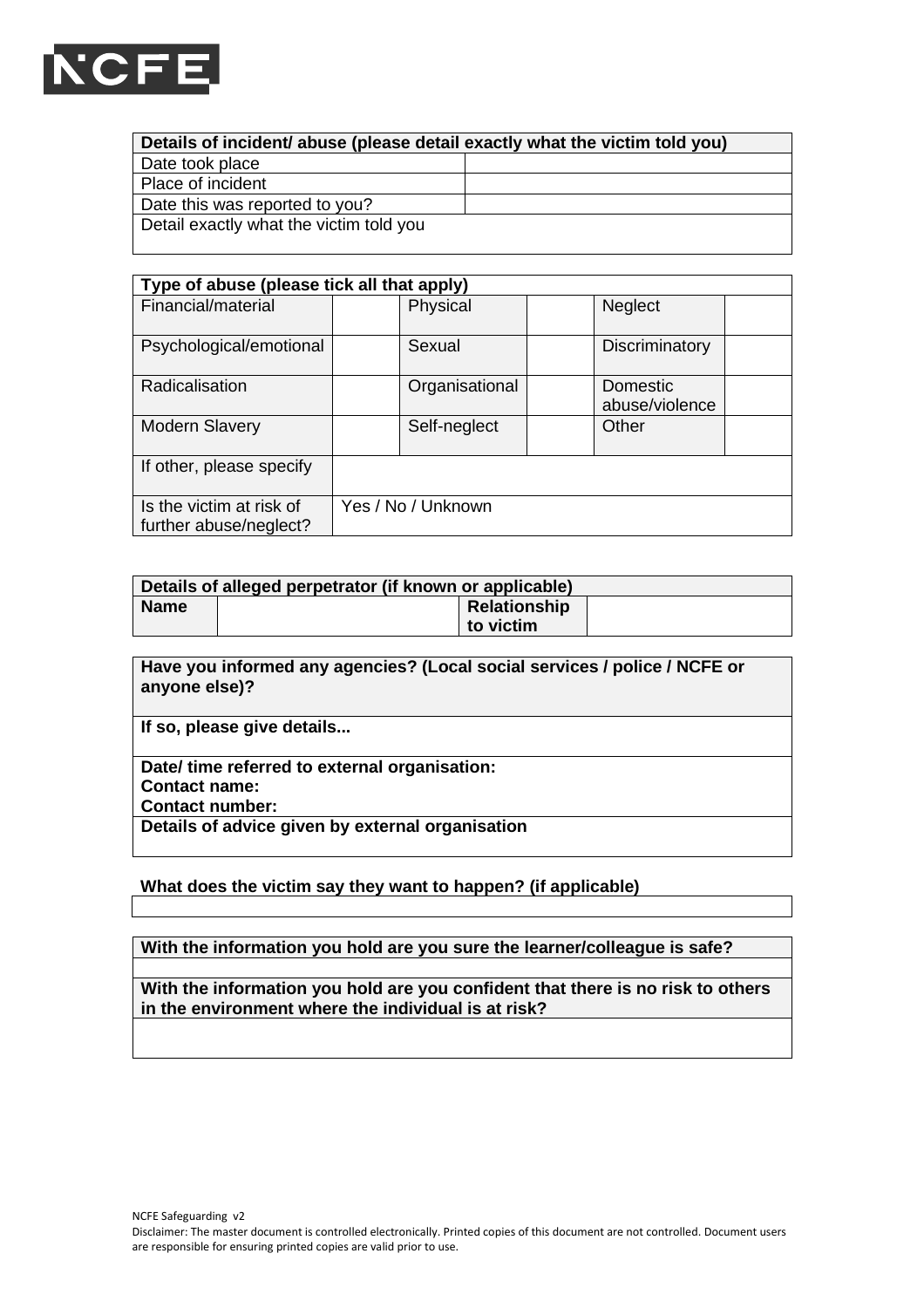

#### **The following section is to be completed by the Chief Regulatory Officer/Responsible Officer**

| Date report<br>received                                            |  | Is a follow up<br>required? | Y/N |
|--------------------------------------------------------------------|--|-----------------------------|-----|
| Your contact<br>details                                            |  |                             |     |
| Have you contacted any<br>external agencies /<br>organisations?    |  |                             |     |
| What date did you speak to<br>them?                                |  |                             |     |
| Who did you speak to?                                              |  |                             |     |
| What are their contact<br>details?                                 |  |                             |     |
| What was their advice?                                             |  |                             |     |
| Is any further action required<br>by NCFE?                         |  |                             |     |
| Detail of actions subsequently taken if applicable                 |  |                             |     |
|                                                                    |  |                             |     |
| Do you need to follow up? If so, insert<br>date?                   |  |                             |     |
| Has this report been added to the<br><b>Safeguarding Database?</b> |  |                             |     |
| <b>Signature</b>                                                   |  | <b>Date</b>                 |     |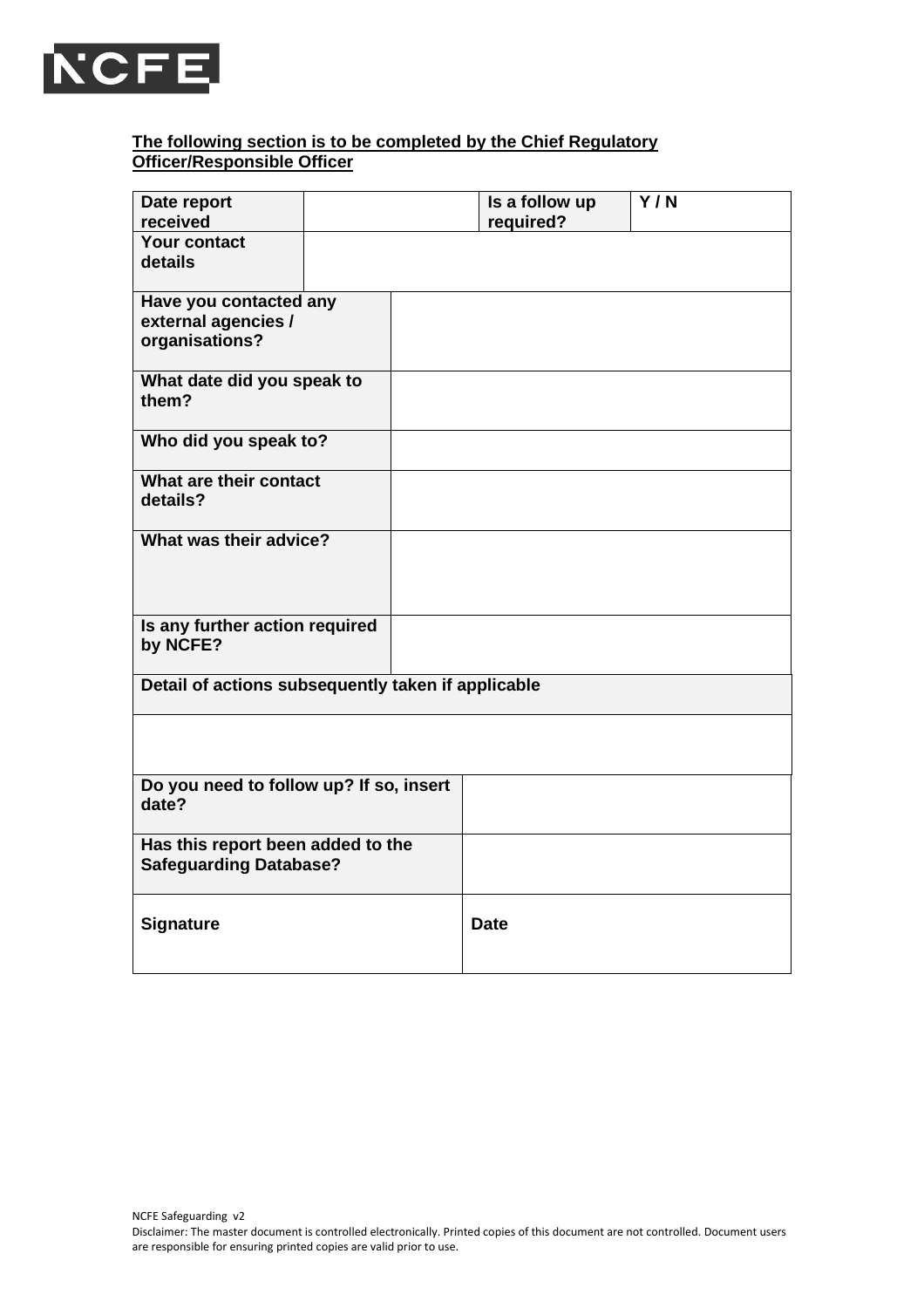

#### **Appendix 3**

#### **Criminal Record Declaration form**

This post is exempt from the Rehabilitation of Offenders Act 1974 and, therefore, applicants are required to declare any cautions, convictions, reprimands, and final warnings that are not protected (i.e., that are not filtered out) as defined by the Rehabilitation of Offenders Act 1974 (Exceptions) Order 1975 (as amended in 2013). For further information on filtering please refer to Nacro guidance and the DBS website.

A person's criminal record will not, in itself, exclude that person from being appointed to this post. Any information given will be treated in the strictest confidence.

Suitable applicants will not be refused posts because of offences which are not relevant to, and do not place them at or make them a risk in, the role for which they are applying.

All cases will be examined on an individual basis and we will take the following into consideration:

- whether the conviction is relevant to the position applied for
- the seriousness of any offence revealed
- the age of the applicant at the time of the offence(s)
- the length of time since the offence(s) occurred
- whether the applicant has a pattern of offending behaviour
- the circumstances surrounding the offence(s), and the explanation(s) offered by the person concerned
- whether the applicant's circumstances have changed since the offending behaviour

It is important that applicants understand that failure to disclose all cautions, convictions, reprimands or final warnings that are not protected could result in disciplinary proceedings or dismissal. Further advice and guidance on disclosing a criminal record can be obtained from Nacro.

#### **Criminal record declaration form (exempt positions)**

| Surname                                                                                                                                                                                                | Forename |  |  |  |
|--------------------------------------------------------------------------------------------------------------------------------------------------------------------------------------------------------|----------|--|--|--|
| Do you have any cautions, convictions, reprimands or final warnings which<br>are not protected as defined by the Rehabilitation of Offenders Act 1974<br>(Exceptions) Order 1975 (as amended in 2013)? |          |  |  |  |
| <b>Yes</b>                                                                                                                                                                                             | No.      |  |  |  |
| If you have answered yes, you now have two options on how to disclose your<br>criminal record                                                                                                          |          |  |  |  |
| <b>Option 1:</b> Please provide details of your criminal record in the space below                                                                                                                     |          |  |  |  |
| <b>Option 2:</b> You can disclose your record under a separate cover provided that you<br>mark a cross on the line below and attach the details in an envelope stapled to this                         |          |  |  |  |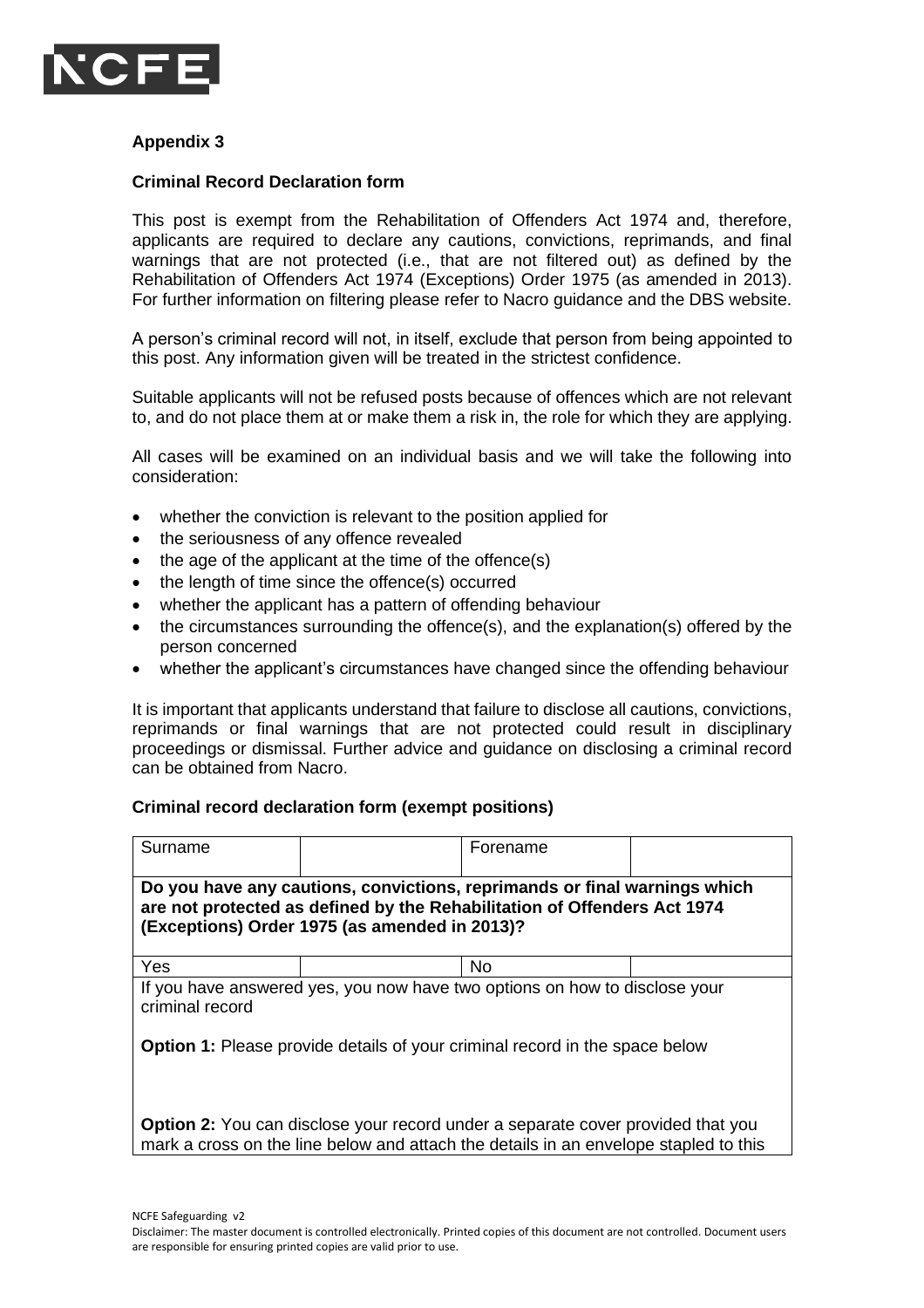

form. The envelope should be marked **CONFIDENTIAL** and state your name and the details of the post

I have attached details of my conviction separately (please mark with an X if appropriate).

#### **DECLARATION**

I declare that the information provided on this form is correct. I understand that the declaration of a criminal record will not necessarily prevent me from being offered this role at NCFE

| Signed                                             |  | Date |  |  |
|----------------------------------------------------|--|------|--|--|
| Please return this form to the People Service Team |  |      |  |  |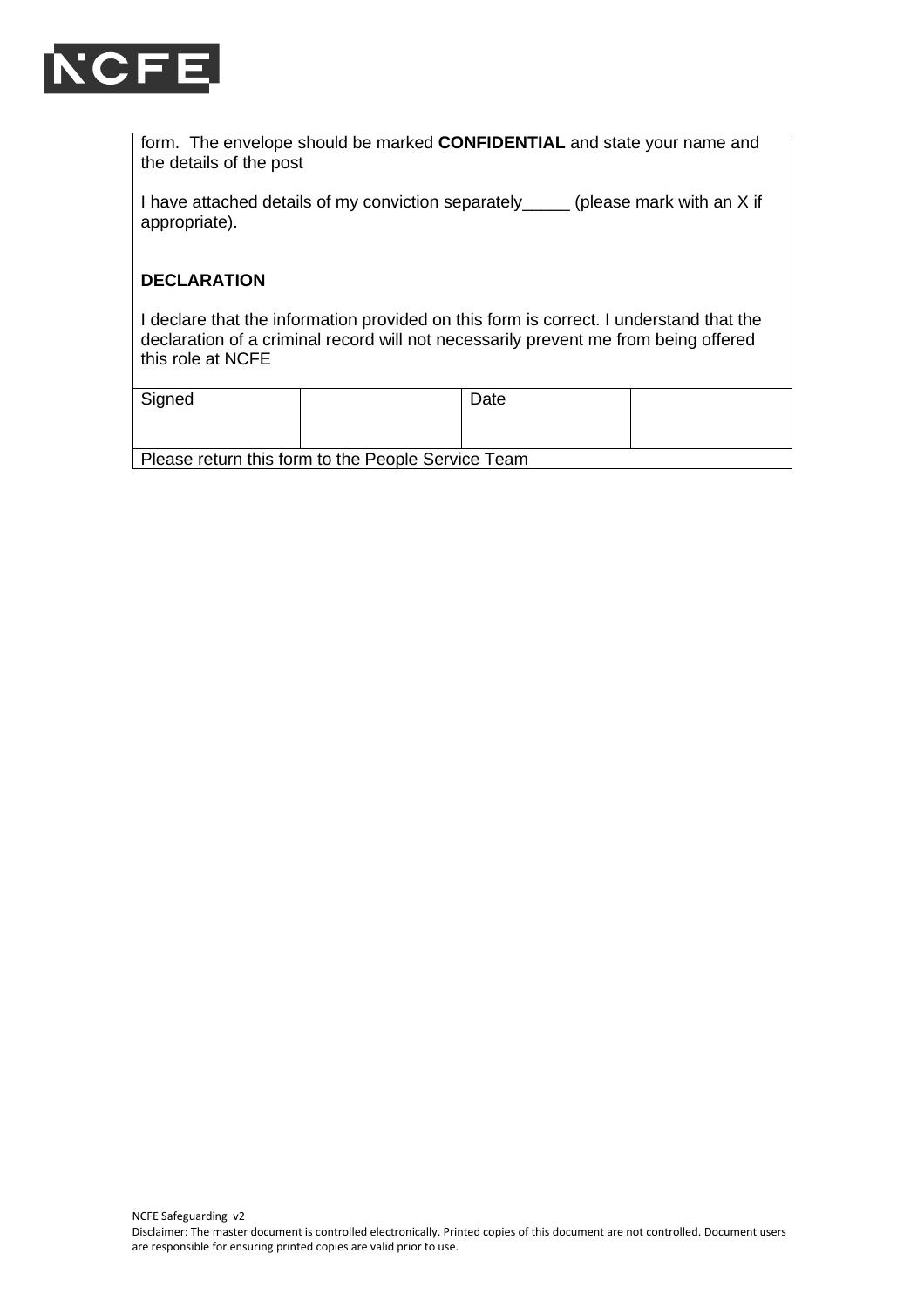

#### **Appendix 4**

#### **Risk Assessment Forms – Criminal Record Check**

This form is to be completed when a successful candidate or existing employee has been offered a role that requires a disclosure. Where required, the risk assessment needs to be completed before candidates can commence employment. If further action is necessary, this should be agreed between the relevant member of the People Services team and the line manager.

Once completed this form should be signed by both the relevant member of the People Services team and the line manager and sent to the People Services team to be stored securely on file.

#### **Section A To be completed by the relevant member of the People Services team and the line manager** *(Please complete in full):*

| Name of<br>applicant               |              |          |                                    |                              |
|------------------------------------|--------------|----------|------------------------------------|------------------------------|
| Post applied<br>for                |              |          |                                    |                              |
| Level of<br>disclosure<br>required | <b>Basic</b> | Standard | Enhanced<br>without barred<br>list | Enhanced with<br>barred list |
| Date of<br>Assessment              |              |          |                                    |                              |
| Assessor 1<br>(PS)                 |              |          |                                    |                              |
| Assessor 2<br>(line manager)       |              |          |                                    |                              |

| Question                                                                                                                                                             | Yes/ | Please provide details |
|----------------------------------------------------------------------------------------------------------------------------------------------------------------------|------|------------------------|
|                                                                                                                                                                      | No   |                        |
| Has the applicant declared any<br>cautions, convictions,<br>reprimands, final warnings in the<br>UK or any other country, or are<br>they under police investigation? |      |                        |
| Is this a single offence or has<br>there been more than one<br>offence?                                                                                              |      |                        |
| Has any police intelligence been<br>disclosed at chief police officer<br>discretion which causes concern<br>(if applicable)?                                         |      |                        |

| Nature of conviction(s) or police intelligence disclosed (Continue on separate sheet if<br>necessary) |  |  |
|-------------------------------------------------------------------------------------------------------|--|--|
| Offence(s)                                                                                            |  |  |
| Date of conviction(s):                                                                                |  |  |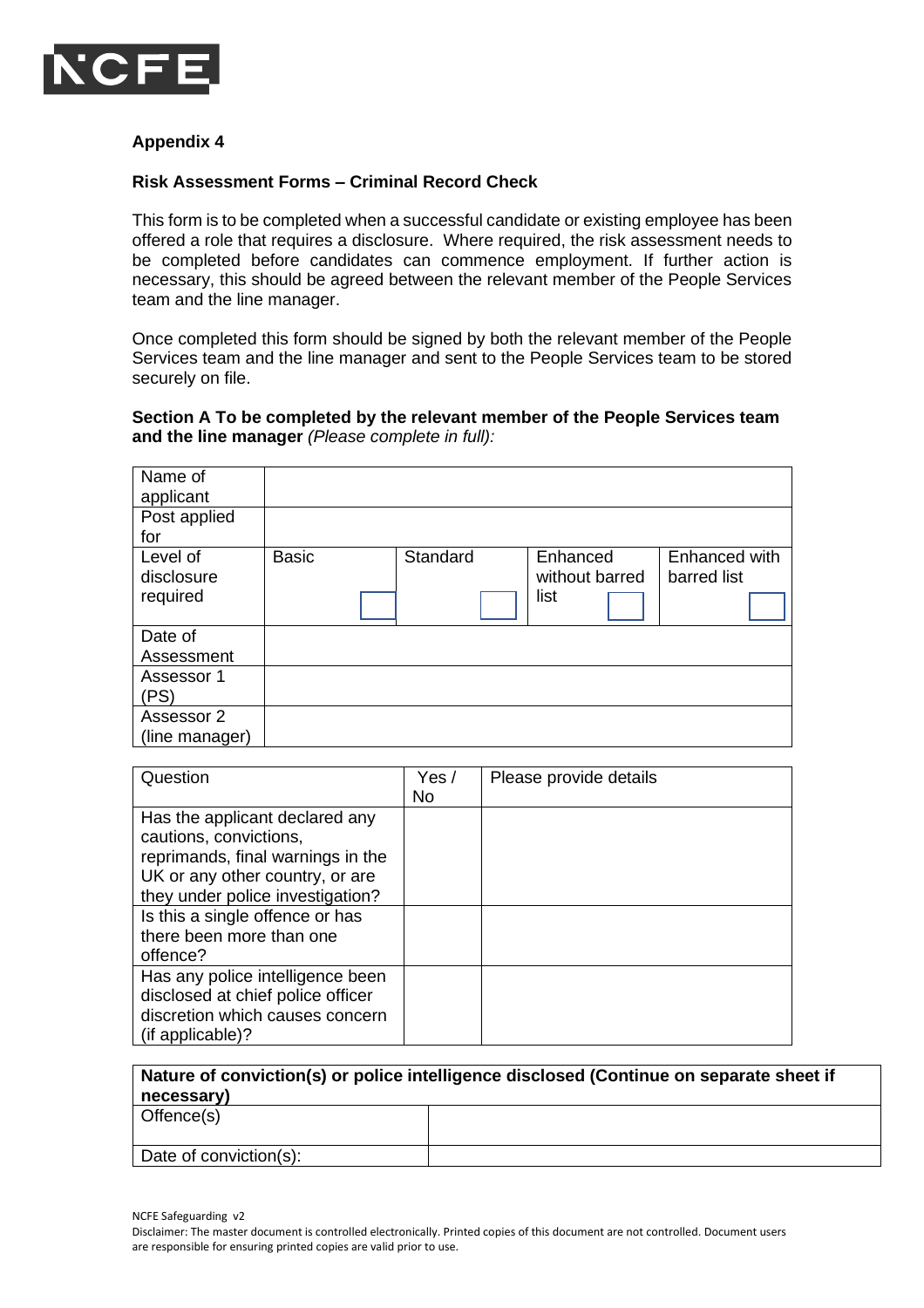

| Sentence(s) received:               |  |
|-------------------------------------|--|
|                                     |  |
| Age at time of offence(s):          |  |
| Length of time since conviction(s): |  |
| Additional information:             |  |

## **Section B – to be completed by line manager and individual during risk assessment meeting**

| Question (Please provide details) |          |                               |  |
|-----------------------------------|----------|-------------------------------|--|
| What were the                     |          |                               |  |
| circumstances                     |          |                               |  |
| surrounding the                   |          |                               |  |
| offence(s)?                       |          |                               |  |
| Attitude to the offence(s)        |          |                               |  |
|                                   |          |                               |  |
| Efforts made to not               |          |                               |  |
| reoffend                          |          |                               |  |
| Question                          | Yes / No | <b>Please provide details</b> |  |
| Have the individual's             |          |                               |  |
| circumstances changed             |          |                               |  |
| since the offence(s)? If so,      |          |                               |  |
| how?                              |          |                               |  |
| Are the offence(s) relevant       |          |                               |  |
| to the post?                      |          |                               |  |
| Is the individual taking part     |          |                               |  |
| in a specific                     |          |                               |  |
| remedial/action                   |          |                               |  |
| programme?                        |          |                               |  |
| Does the nature of the role       |          |                               |  |
| present any opportunities         |          |                               |  |
| for the post-holder to            |          |                               |  |
| reoffend in the place of          |          |                               |  |
| work?                             |          |                               |  |
| Does the post involve             |          |                               |  |
| regular one-to-one/               |          |                               |  |
| unsupervised contact with         |          |                               |  |
| vulnerable people?                |          |                               |  |
| Is the individual barred          |          |                               |  |
| from working in regulated         |          |                               |  |
| activity? (If applicable)         |          |                               |  |
| Were suitable references          |          |                               |  |
| obtained and ID checked?          |          |                               |  |
| (If references gave cause         |          |                               |  |
| for concern, please state         |          |                               |  |
| details)                          |          |                               |  |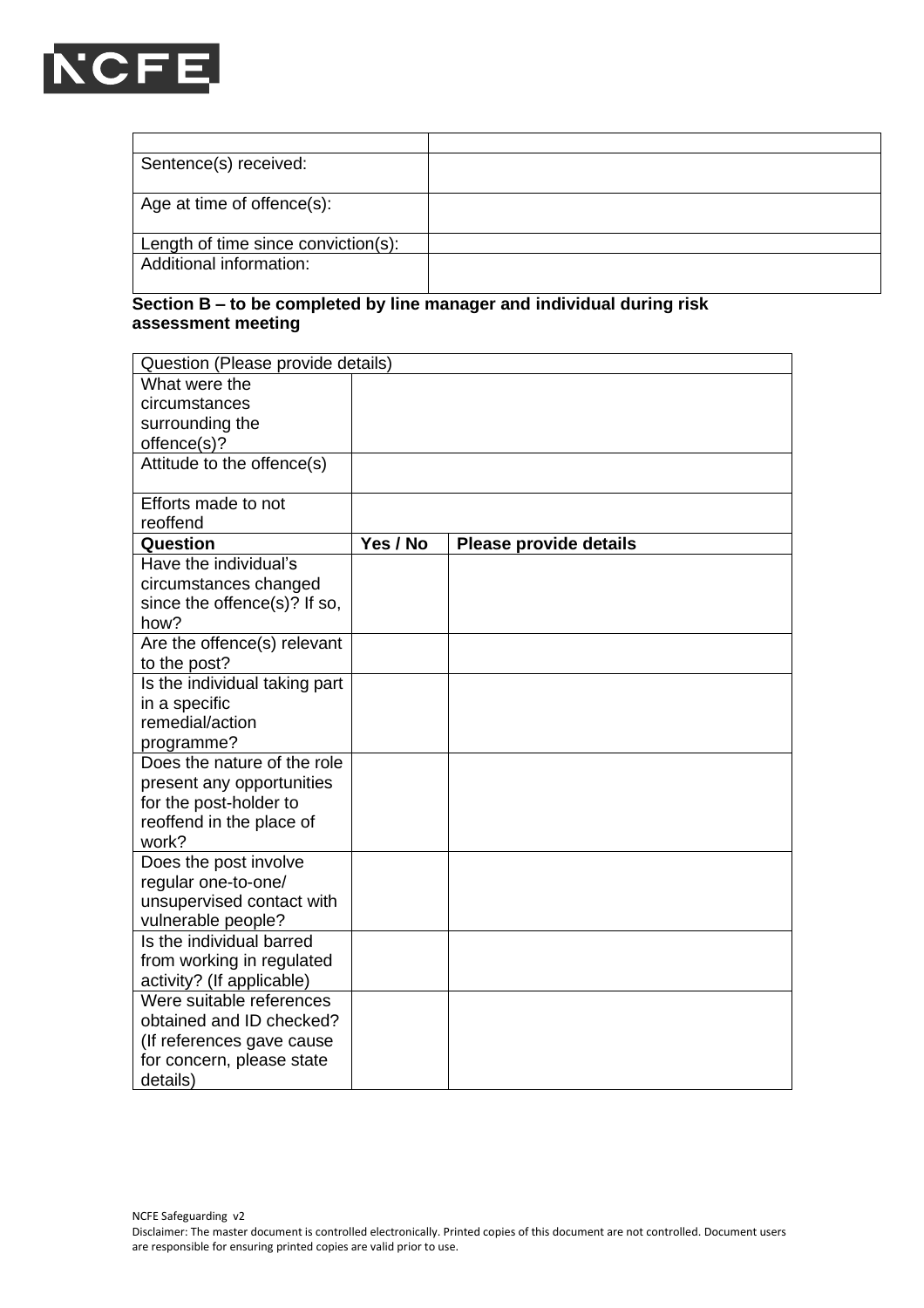

#### **Enter below any further questions you feel may be relevant to the post in relation to criminal convictions.**

| Question | Details/response |  |  |
|----------|------------------|--|--|
|          |                  |  |  |
|          |                  |  |  |
|          |                  |  |  |
|          |                  |  |  |
|          |                  |  |  |
|          |                  |  |  |

**Signed Print name Date**

#### **Section C - To be completed by line manager after risk assessment meeting has taken place**

Please enter below any precautionary measures recommended for the individual in light of the above information to minimise the risk of any reoccurrence of any potential criminal activity or associated behaviour. This can be expanded on as necessary for the particular role as required.

| 2 |  |
|---|--|
| 3 |  |
| 4 |  |
| 5 |  |

#### **Section D Criminal record risk hazard form**

**Please record below any organisational risk of harm. This should relate specifically to the impact on the organisation and not the individual.**

| Nature of hazard? e.g., reputational risk, risk of sexual harm, risk of theft |
|-------------------------------------------------------------------------------|
|                                                                               |
|                                                                               |
| Who might be harmed?                                                          |
|                                                                               |
|                                                                               |
| What is already/will be done to minimise risk?                                |
|                                                                               |
|                                                                               |
| Likelihood of hazard/risk occurring? Please select from:                      |
| 1 = Very unlikely 2 = Fairly unlikely 3 = Fairly likely 4 = Very likely       |
|                                                                               |
|                                                                               |
|                                                                               |